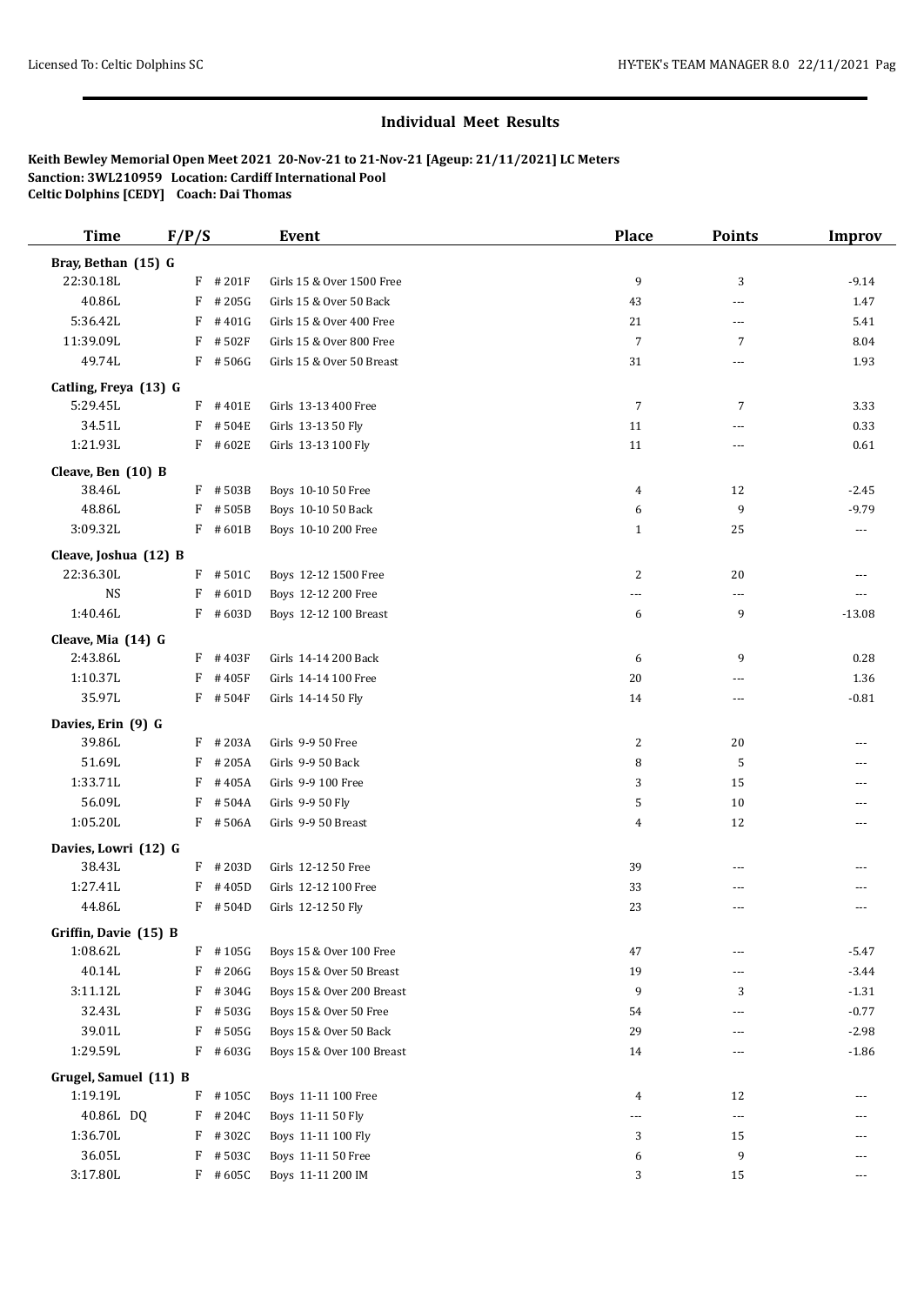## **Individual Meet Results**

**Keith Bewley Memorial Open Meet 2021 20-Nov-21 to 21-Nov-21 [Ageup: 21/11/2021] LC Meters Sanction: 3WL210959 Location: Cardiff International Pool Celtic Dolphins [CEDY] Coach: Dai Thomas**

| <b>Time</b>                       | F/P/S |            | <b>Event</b>           | <b>Place</b>   | <b>Points</b>            | <b>Improv</b>            |
|-----------------------------------|-------|------------|------------------------|----------------|--------------------------|--------------------------|
| Hughes, Mollie (10) G             |       |            |                        |                |                          |                          |
| 39.31L                            |       | $F$ # 203B | Girls 10-10 50 Free    | 11             | ---                      | $-12.14$                 |
| 48.82L                            | F     | #205B      | Girls 10-10 50 Back    | 16             | $\cdots$                 | $-8.40$                  |
| 3:20.06L                          | F     | #301B      | Girls 10-10 200 Free   | 6              | 9                        | $---$                    |
| 1:35.71L                          | F     | #405B      | Girls 10-10 100 Free   | 15             | $\overline{\phantom{a}}$ | ---                      |
| 57.44L                            |       | F #506B    | Girls 10-10 50 Breast  | 12             | $\overline{\phantom{a}}$ | $-13.18$                 |
|                                   |       |            |                        |                |                          |                          |
| Jones, Adam (12) B                |       |            |                        |                |                          |                          |
| 3:34.67L                          |       | $F$ #103D  | Boys 12-12 200 Back    | 7              | $\overline{7}$           | ---                      |
| 1:33.03L                          | F     | #105D      | Boys 12-12 100 Free    | 21             | $\cdots$                 |                          |
| <b>NS</b>                         | F     | #404D      | Boys 12-12 100 Back    | ---            | $- - -$                  | $\cdots$                 |
| 39.63L                            | F     | #503D      | Boys 12-12 50 Free     | 21             | ---                      | $-1.83$                  |
| 47.88L                            | F     | #505D      | Boys 12-12 50 Back     | 15             | $- - -$                  | $-3.38$                  |
| 3:27.01L                          | F     | #601D      | Boys 12-12 200 Free    | 12             | $\cdots$                 | $\overline{\phantom{a}}$ |
| 3:51.62L DQ                       |       | $F$ #605D  | Boys 12-12 200 IM      | ---            | ---                      | ---                      |
| Jones, Eryn (12) G                |       |            |                        |                |                          |                          |
| 1:11.07L                          |       | $F$ #405D  | Girls 12-12 100 Free   | 9              | 3                        | $-8.96$                  |
| 40.54L                            | F     | #506D      | Girls 12-12 50 Breast  | 3              | 15                       | $-7.34$                  |
| 3:15.13L                          |       | $F$ #604D  | Girls 12-12 200 Breast | $\overline{4}$ | 12                       | $-26.49$                 |
|                                   |       |            |                        |                |                          |                          |
| Joseph, Ellie (9) G<br>1:10.80L   |       |            |                        |                |                          |                          |
|                                   |       | F #506A    | Girls 9-9 50 Breast    | 8              | 5                        | ---                      |
| Knight, Lily (11) G               |       |            |                        |                |                          |                          |
| 1:43.47L                          |       | $F$ #104C  | Girls 11-11 100 Back   | 18             | $- - -$                  | $---$                    |
| 40.66L                            | F     | #203C      | Girls 11-11 50 Free    | 22             | ---                      | $-8.51$                  |
| 1:50.62L                          | F     | #303C      | Girls 11-11 100 Breast | 14             | $\sim$ $\sim$            | $---$                    |
| 1:28.82L                          | F     | #405C      | Girls 11-11 100 Free   | 15             | ---                      | $\overline{\phantom{a}}$ |
| 51.10L                            |       | $F$ #506C  | Girls 11-11 50 Breast  | 11             | $\overline{\phantom{a}}$ | $-8.99$                  |
| Lacey, Myah (10) G                |       |            |                        |                |                          |                          |
| <b>NS</b>                         |       | $F$ #104B  | Girls 10-10 100 Back   | $---$          | $\cdots$                 | ---                      |
| <b>NS</b>                         |       | $F$ # 205B | Girls 10-10 50 Back    | ---            | $\cdots$                 | $\cdots$                 |
|                                   |       |            |                        |                |                          |                          |
| Richards, Aled (14) B<br>1:20.70L |       | $F$ #404F  | Boys 14-14 100 Back    | 11             | $- - -$                  | $-13.62$                 |
| 33.68L                            |       | $F$ # 503F | Boys 14-14 50 Free     | 23             | ---                      | $-5.00$                  |
| 37.66L                            |       |            | Boys 14-14 50 Back     |                |                          |                          |
|                                   |       | $F$ #505F  |                        | 15             | ---                      | -6.16                    |
| 1:31.97L                          | F     | #603F      | Boys 14-14 100 Breast  | 7              | 7                        | $-13.95$                 |
| Richards, Amber (12) G            |       |            |                        |                |                          |                          |
| 38.41L                            | F     | #203D      | Girls 12-12 50 Free    | 38             | ---                      | $-4.97$                  |
| 51.87L                            |       | $F$ # 205D | Girls 12-12 50 Back    | 36             | ---                      | $-7.65$                  |
| Roberts, Grace (9) G              |       |            |                        |                |                          |                          |
| 49.03L                            |       | $F$ #203A  | Girls 9-9 50 Free      | 13             | $\cdots$                 | ---                      |
| 56.65L                            |       | $F$ # 205A | Girls 9-9 50 Back      | 16             | $---$                    |                          |
| Smedley, Jack (14) B              |       |            |                        |                |                          |                          |
| 1:26.58L                          |       | F #105F    | Boys 14-14 100 Free    | 23             | $\overline{\phantom{a}}$ |                          |
| 1:46.24L                          |       | $F$ #302F  | Boys 14-14 100 Fly     | 6              | 9                        |                          |
|                                   |       |            |                        |                |                          |                          |
| Smudzinski, Max (9) B             |       |            |                        |                |                          |                          |
| 1:50.09L                          | F     | #105A      | Boys 9-9 100 Free      | 3              | 15                       |                          |
| 43.70L                            |       | F #503A    | Boys 9-9 50 Free       | 4              | 12                       |                          |
| 59.42L                            |       | $F$ #505A  | Boys 9-9 50 Back       | 6              | 9                        | ---                      |